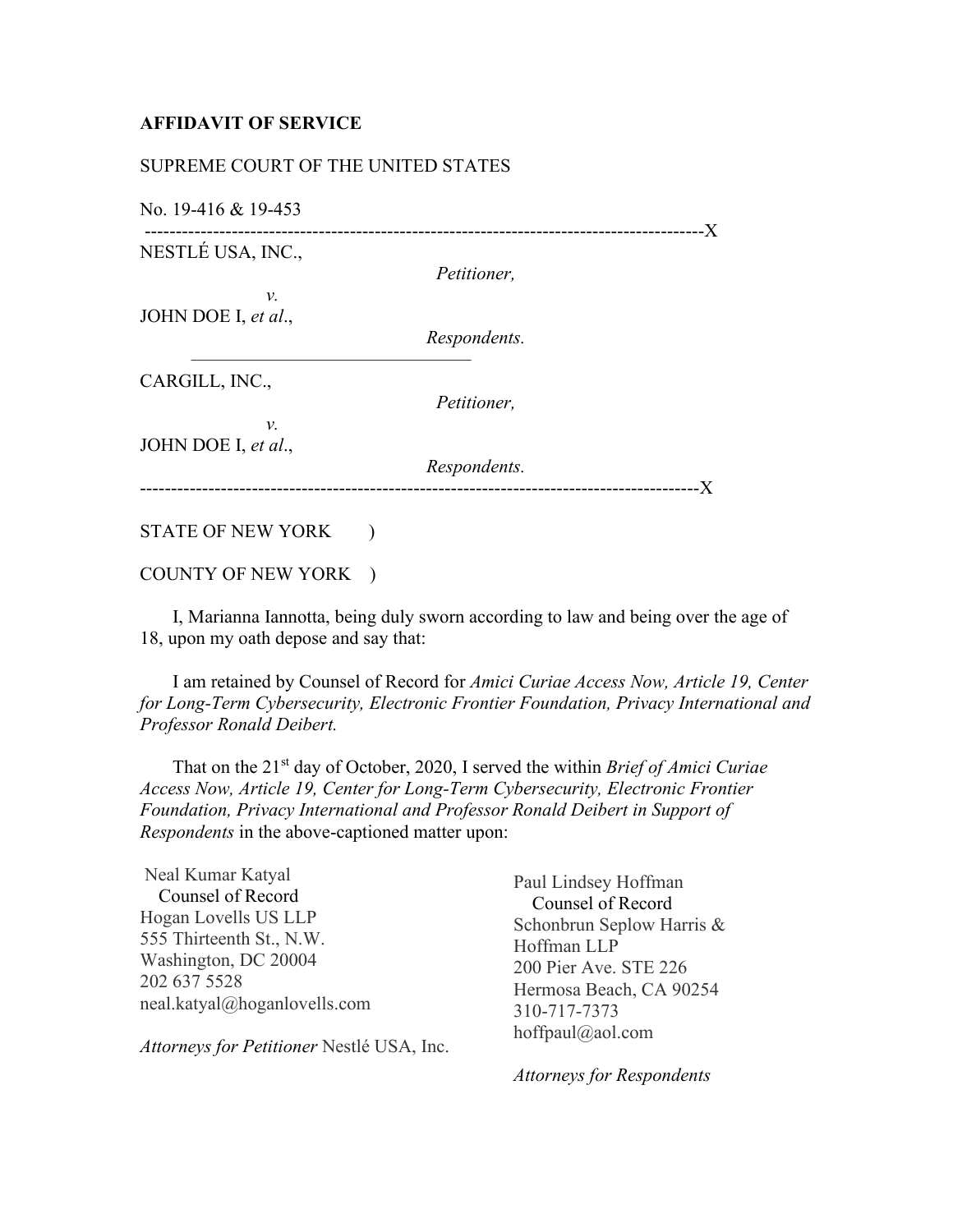Andrew John Pincus Counsel of Record Mayer Brown LLP 1999 K Street, NW Washington, DC 20006 202-263-3220 apincus@mayerbrown.com Jeffrey B. Wall Counsel of Record Acting Solicitor General United States Department of Justice 950 Pennsylvania Avenue, NW Washington, DC 20530-0001 202-514-2217 SupremeCtBriefs@USDOJ.gov

*Attorneys for Petitioner* Cargill, Inc.

by depositing three copies of same, addressed to each individual respectively, and enclosed in a post-paid, properly addressed wrapper, in an official depository maintained by the United States Postal Service, via Express Mail. An electronic version was also served by email to each individual.

 That on the same date as above, I sent to this Court forty bound copies and one unbound copy of the within *Brief of Amici Curiae Access Now, Article 19, Center for Long-Term Cybersecurity, Electronic Frontier Foundation, Privacy International and Professor Ronald Deibert in Support of Respondents* through the United States Postal Service by Express Mail, postage prepaid.

In addition, the brief has been submitted electronically through the Court's electronic filing system.

All parties required to be served have been served.



(800) 274 -3321 • (800) 359-6859 www.counselpress.com